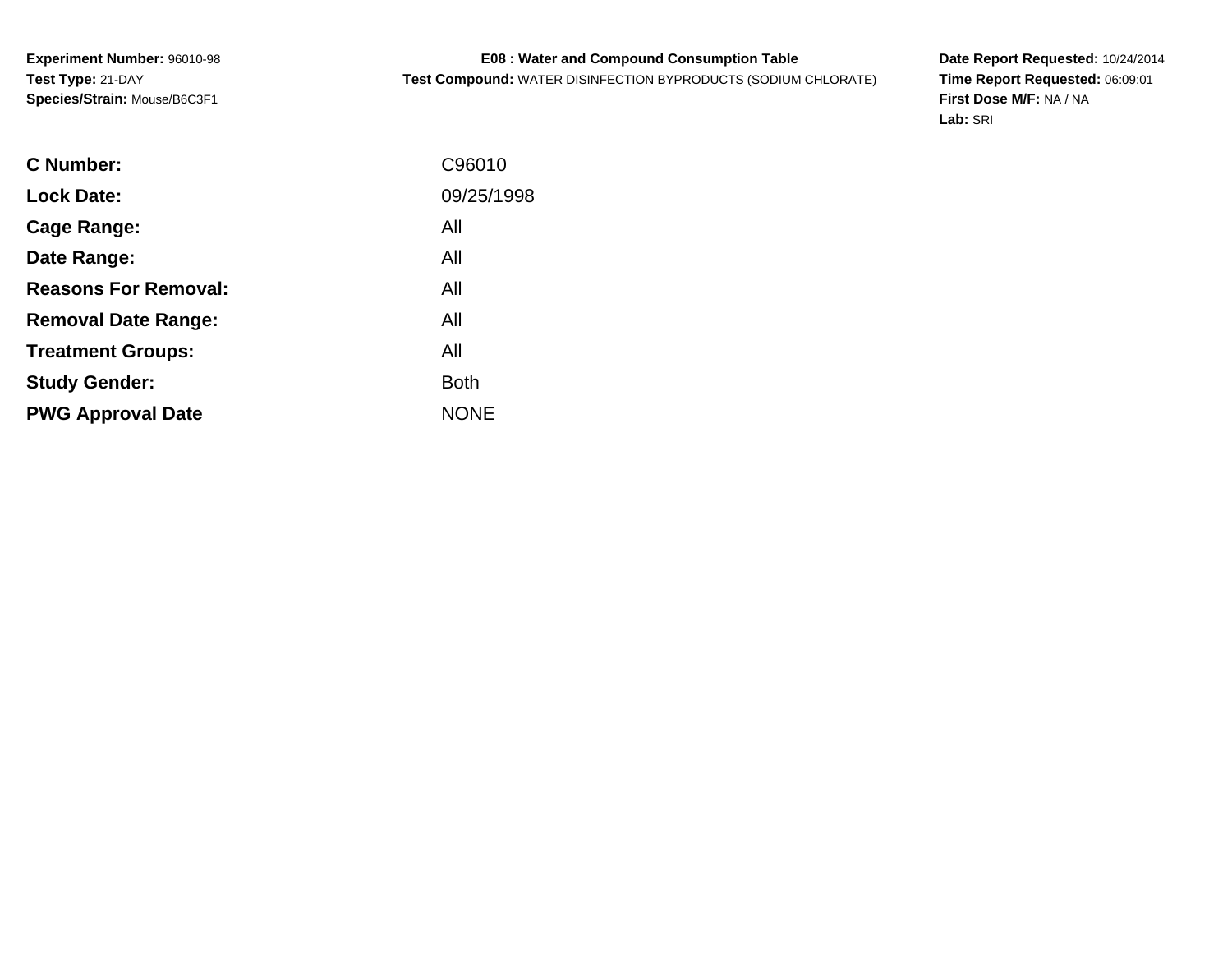**Test Compound:** WATER DISINFECTION BYPRODUCTS (SODIUM CHLORATE)

|      | <b>MALE</b>           |               |                      |                          |                       |                      |                      |                          |                      |                     |                       |                      |                      |                          |                      |              |
|------|-----------------------|---------------|----------------------|--------------------------|-----------------------|----------------------|----------------------|--------------------------|----------------------|---------------------|-----------------------|----------------------|----------------------|--------------------------|----------------------|--------------|
| week | 0 MG/L                |               |                      |                          |                       | <b>125 MG/L</b>      |                      |                          |                      |                     | <b>250 MG/L</b>       |                      |                      |                          |                      |              |
|      | <b>DAILY</b><br>WATER | WATER<br>hour | <b>BODY</b><br>WT(g) | <b>NUM</b><br><b>WTS</b> | <b>DAILY</b><br>WATER | <b>WATER</b><br>hour | <b>BODY</b><br>WT(g) | <b>NUM</b><br><b>WTS</b> | DOSE/<br><b>CTRL</b> | DOSE/<br><b>DAY</b> | <b>DAILY</b><br>WATER | <b>WATER</b><br>hour | <b>BODY</b><br>WT(g) | <b>NUM</b><br><b>WTS</b> | DOSE/<br><b>CTRL</b> | DOSE/<br>DAY |
|      |                       |               | 23.7                 | 10                       |                       |                      | 23.9                 | 10                       |                      |                     |                       |                      | 23.1                 | 10                       |                      |              |
|      | 3.9                   | 1120          |                      |                          | 3.7                   | 1130                 |                      |                          | 0.95                 |                     | 3.9                   | 1130                 |                      |                          | 1.00                 |              |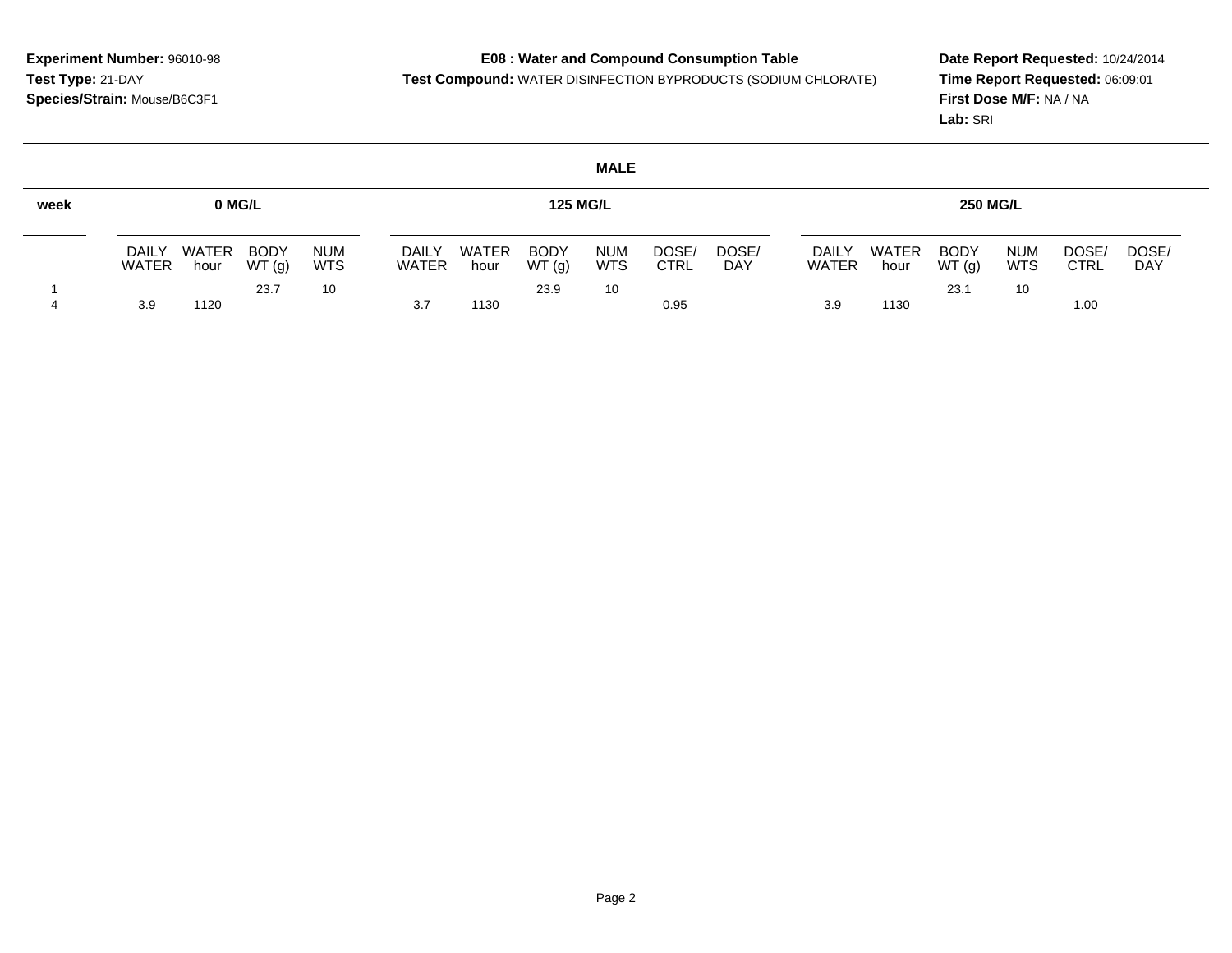# **E08 : Water and Compound Consumption Table**

**Test Compound:** WATER DISINFECTION BYPRODUCTS (SODIUM CHLORATE)

|      | <b>MALE</b>           |                      |                      |                          |                      |                     |  |                              |               |                      |                          |                      |              |
|------|-----------------------|----------------------|----------------------|--------------------------|----------------------|---------------------|--|------------------------------|---------------|----------------------|--------------------------|----------------------|--------------|
| week | <b>500 MG/L</b>       |                      |                      |                          |                      |                     |  | <b>1000MG/L</b>              |               |                      |                          |                      |              |
|      | DAILY<br><b>WATER</b> | <b>WATER</b><br>hour | <b>BODY</b><br>WT(g) | <b>NUM</b><br><b>WTS</b> | DOSE/<br><b>CTRL</b> | DOSE/<br><b>DAY</b> |  | <b>DAILY</b><br><b>WATER</b> | WATER<br>hour | <b>BODY</b><br>WT(g) | <b>NUM</b><br><b>WTS</b> | DOSE/<br><b>CTRL</b> | DOSE/<br>DAY |
| 4    | 4.1                   | 1130                 | 23.7                 | 10                       | 1.05                 |                     |  | 3.7                          | 1064          | 23.7                 | 10                       | 0.95                 |              |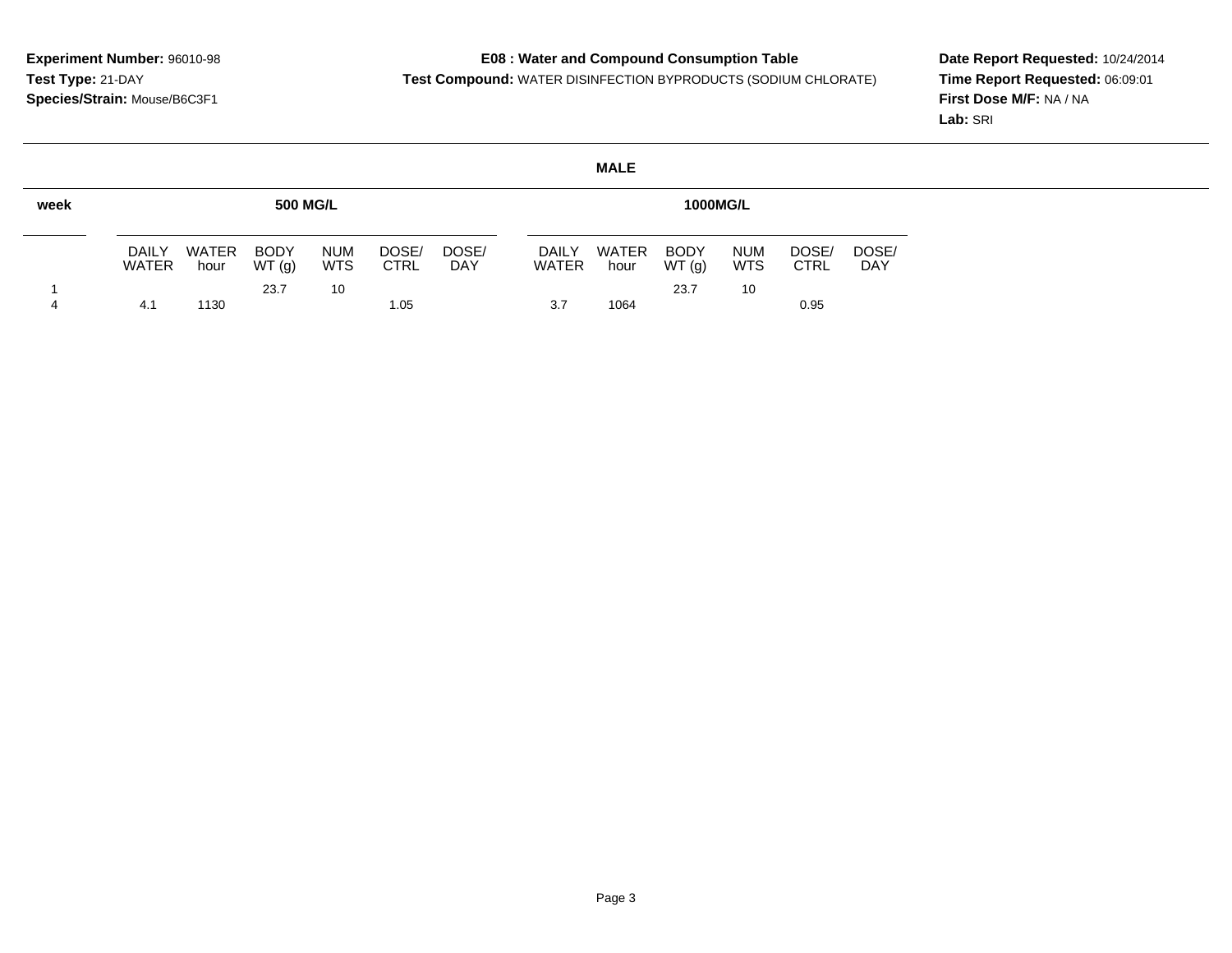## **E08 : Water and Compound Consumption Table**

**Test Compound:** WATER DISINFECTION BYPRODUCTS (SODIUM CHLORATE)

**Date Report Requested:** 10/24/2014 **Time Report Requested:** 06:09:01**First Dose M/F:** NA / NA**Lab:** SRI

#### **MALE**

| week |                       | <b>2000MG/L</b> |                      |                          |                      |                     |  |  |  |  |  |  |  |
|------|-----------------------|-----------------|----------------------|--------------------------|----------------------|---------------------|--|--|--|--|--|--|--|
|      | DAILY<br><b>WATER</b> | WATER<br>hour   | <b>BODY</b><br>WT(q) | <b>NUM</b><br><b>WTS</b> | DOSE/<br><b>CTRL</b> | DOSE/<br><b>DAY</b> |  |  |  |  |  |  |  |
|      |                       |                 | 24.0                 | 10                       |                      |                     |  |  |  |  |  |  |  |
| 4    | 3.9                   | 1130            |                      |                          | 1.00                 |                     |  |  |  |  |  |  |  |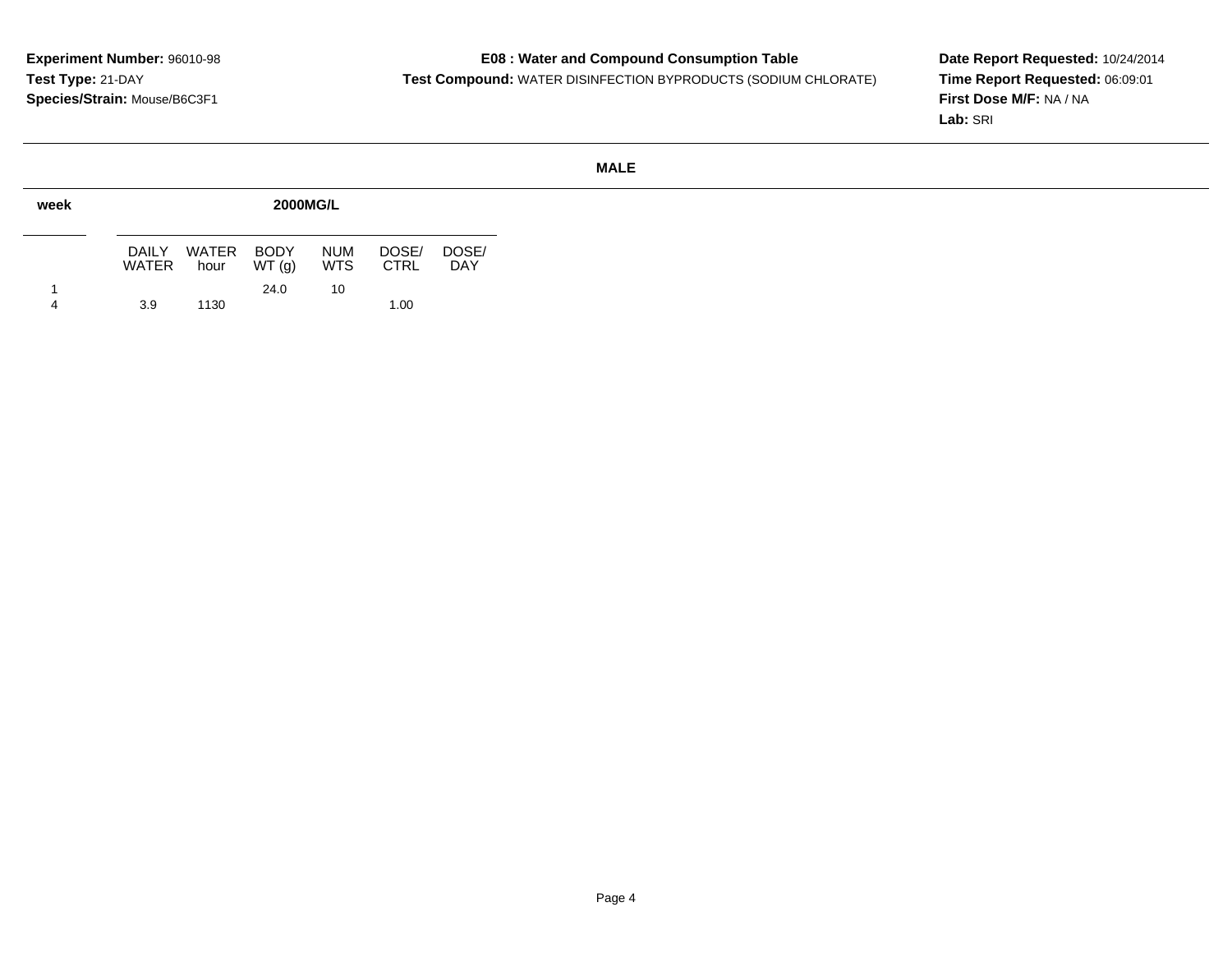**E08 : Water and Compound Consumption Table**

**Test Compound:** WATER DISINFECTION BYPRODUCTS (SODIUM CHLORATE)

**Date Report Requested:** 10/24/2014**Time Report Requested:** 06:09:01**First Dose M/F:** NA / NA**Lab:** SRI

\*\*\*END OF MALE DATA\*\*\*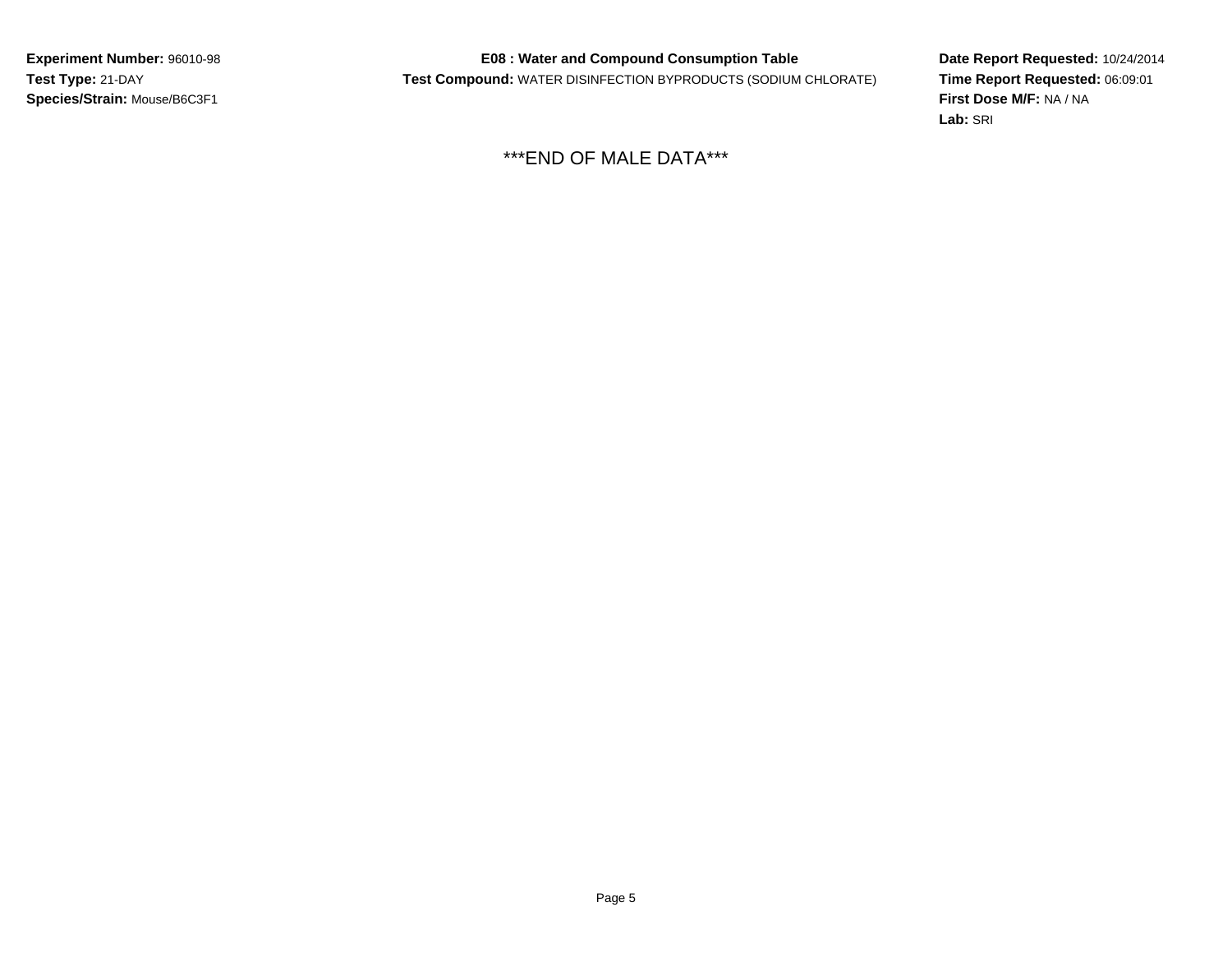**Test Compound:** WATER DISINFECTION BYPRODUCTS (SODIUM CHLORATE)

|      | <b>FEMALE</b>                |               |                      |                          |  |                              |                      |                      |                          |                      |                     |                              |                      |                      |                          |                      |                     |
|------|------------------------------|---------------|----------------------|--------------------------|--|------------------------------|----------------------|----------------------|--------------------------|----------------------|---------------------|------------------------------|----------------------|----------------------|--------------------------|----------------------|---------------------|
| week | 0 MG/L                       |               |                      |                          |  | <b>125 MG/L</b>              |                      |                      |                          |                      | <b>250 MG/L</b>     |                              |                      |                      |                          |                      |                     |
|      | <b>DAILY</b><br><b>WATER</b> | WATER<br>hour | <b>BODY</b><br>WT(g) | <b>NUM</b><br><b>WTS</b> |  | <b>DAILY</b><br><b>WATER</b> | <b>WATER</b><br>hour | <b>BODY</b><br>WT(g) | <b>NUM</b><br><b>WTS</b> | DOSE/<br><b>CTRL</b> | DOSE/<br><b>DAY</b> | <b>DAILY</b><br><b>WATER</b> | <b>WATER</b><br>hour | <b>BODY</b><br>WT(g) | <b>NUM</b><br><b>WTS</b> | DOSE/<br><b>CTRL</b> | DOSE/<br><b>DAY</b> |
|      | 4.2                          | 1192          | 19.4                 | 10                       |  | 2.9                          | 1193                 | 19.4                 | 10                       | 0.69                 |                     | 3.0                          | 1194                 | 18.9                 | 10                       | 0.71                 |                     |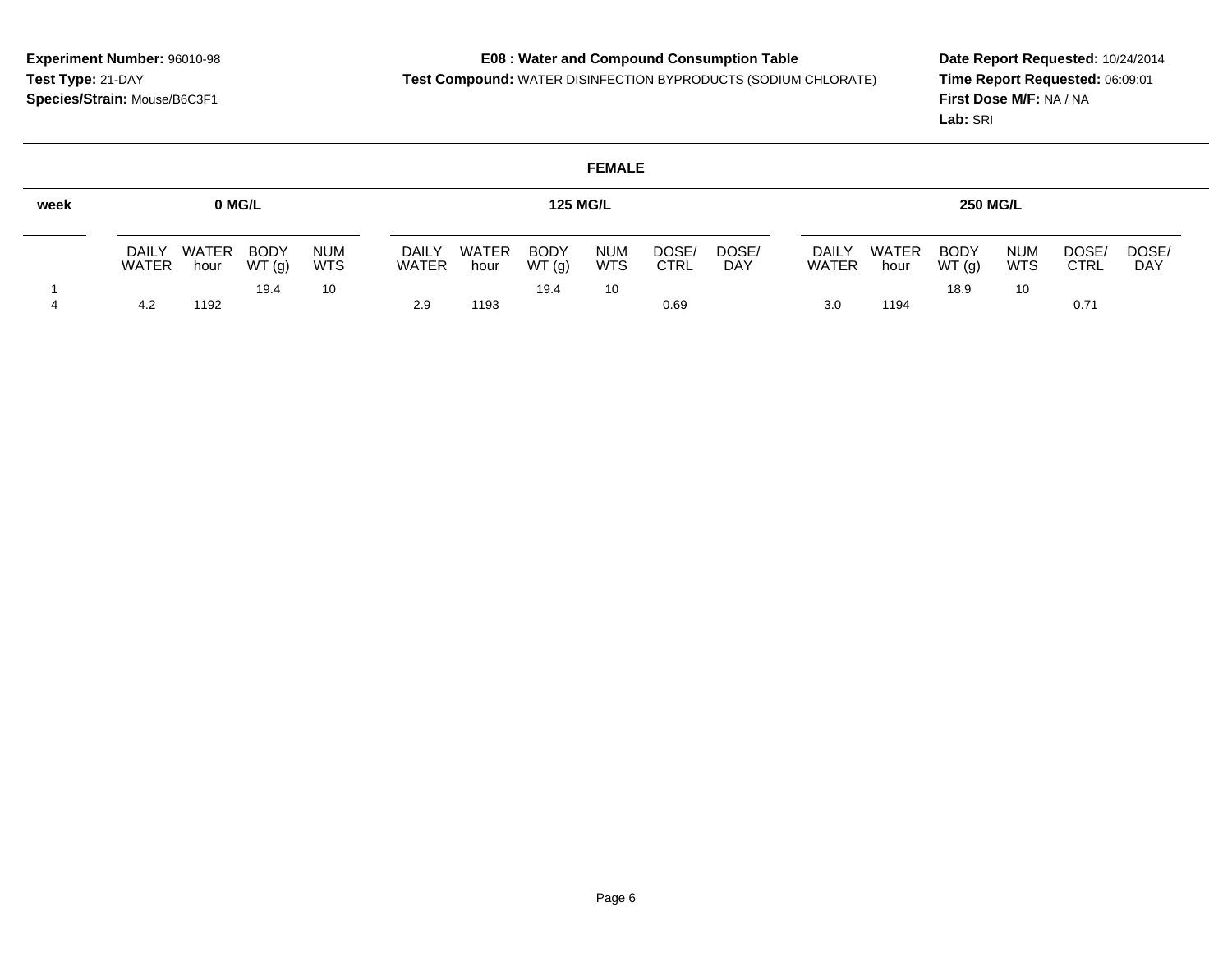**Test Compound:** WATER DISINFECTION BYPRODUCTS (SODIUM CHLORATE)

**Date Report Requested:** 10/24/2014 **Time Report Requested:** 06:09:01**First Dose M/F:** NA / NA**Lab:** SRI

#### **FEMALEweek**1 4**500 MG/L**DAILY WATER BODY WATER hour WT (g)NUM WTS9 10 DOSE/ CTRLDOSE/ DAY18.93.22 1196 0.76 **1000MG/L**DAILY WATERWATER hourBODY WT (g)NUM WTS0 10 DOSE/ CTRLDOSE/ DAY19.03.11 1195 0.74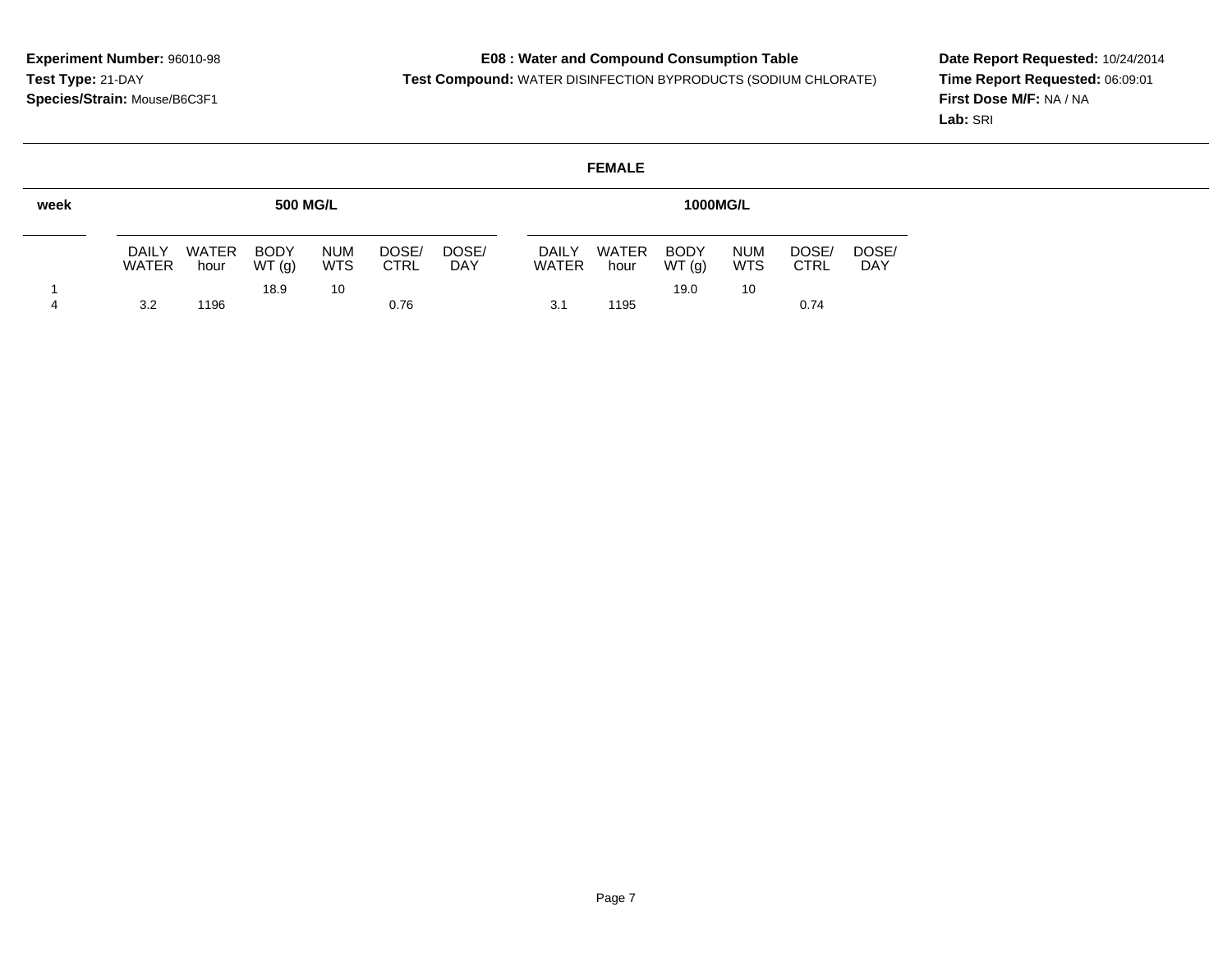**Test Compound:** WATER DISINFECTION BYPRODUCTS (SODIUM CHLORATE)

**Date Report Requested:** 10/24/2014 **Time Report Requested:** 06:09:01**First Dose M/F:** NA / NA**Lab:** SRI

#### **FEMALE**

| week |                |                    |       |                          |                      |              |
|------|----------------|--------------------|-------|--------------------------|----------------------|--------------|
|      | DAILY<br>WATER | WATER BODY<br>hour | WT(q) | <b>NUM</b><br><b>WTS</b> | DOSE/<br><b>CTRL</b> | DOSE/<br>DAY |
|      |                |                    | 19.0  | 10                       |                      |              |
| 4    | 2.9            | 1196               |       |                          | 0.69                 |              |